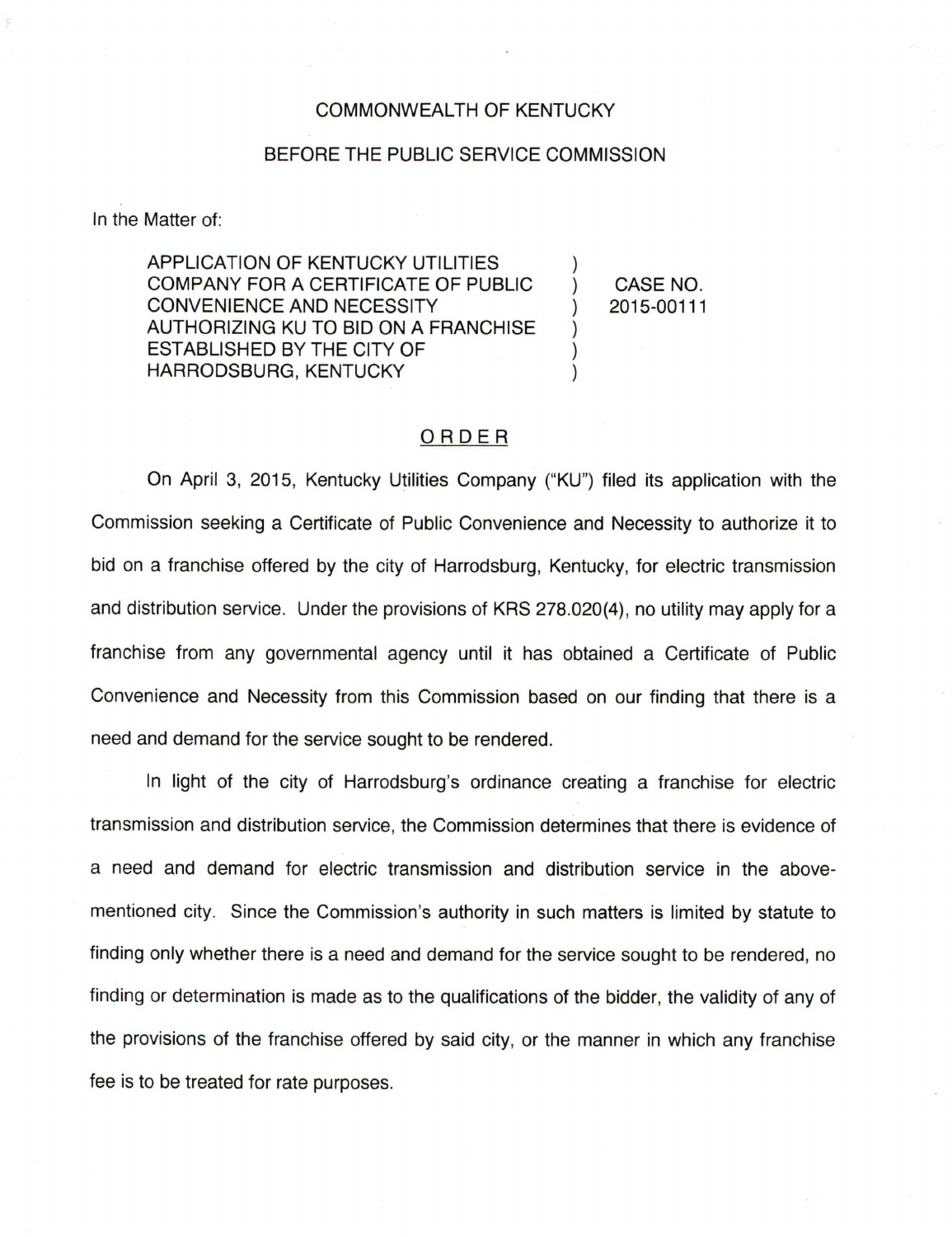IT IS THEREFORE ORDERED that:

1. KU is granted a Certificate of Public Convenience and Necessity that authorizes it to bid on a franchise offered by the city of Harrodsburg, Kentucky, for electric transmission and distribution service.

2. If KU is not the successful bidder, KU shall, within ten days of the award of the franchise at issue, file with the Commission a written notice stating that KU was not the successful bidder.

3. If KU is the successful bidder, KU shall, within ten days of the award of the franchise at issue, file with the Commission a copy of the executed franchise agreement and a statement disclosing the amount of the initial franchise fee.

4. If KU is the successful bidder, KU shall, within ten days of an increase or decrease in the amount of the initial franchise fee set forth in the franchise agreement, file with the Commission documentation setting forth the revised fee.

5. Any documents filed pursuant to ordering paragraphs 2, 3, or 4 of this Order shall reference the number of this case and shall be electronically submitted via the Commission's electronic Tariff Filing System.

6. This Order shall not be construed as granting a Certificate of Public Convenience and Necessity to construct utility facilities in said city.

**ATTES** Executive/Director

By the Commission ENTERED<sup>®</sup> APR 10 2015 KENTUCKY PUBLIC SERVICE COMMISSION

Case No. 2015-00111